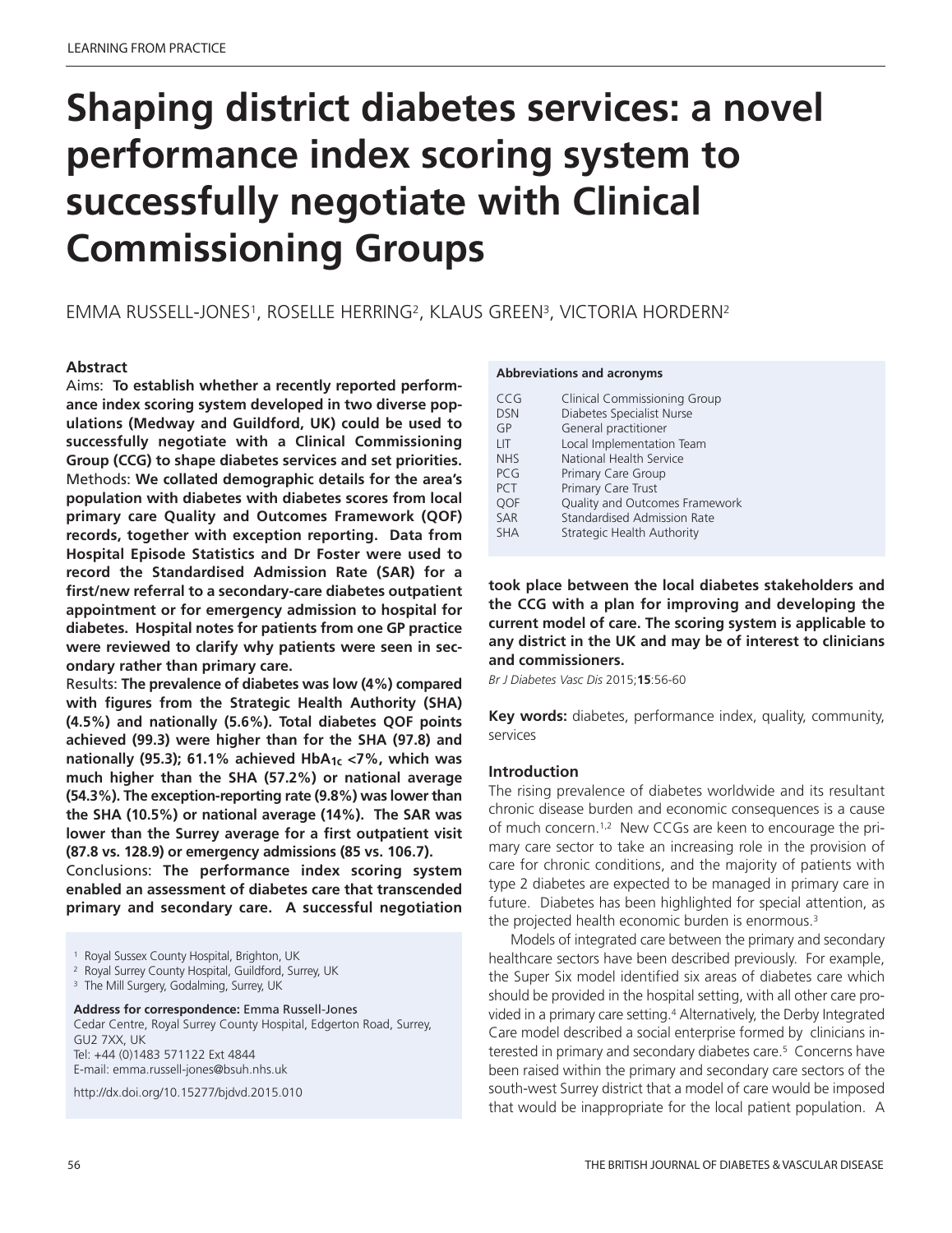

new performance scoring system was used by the LIT to provide evidence of current practice to the new CCG and aid negotiation of diabetes care. <sup>6</sup> Here, we describe the design and utility of this new system.

#### **Methods**

#### Diabetes care in south-west Surrey

The diabetes integrated care model in south-west Surrey is tailored to local patient demographics. Figure 1 shows the current framework of support: there are clear lines of responsibility for the patient, with primary care playing the dominant role in a patient-focussed approach. Community DSNs employed by Virgin Care under a service specification agreement within a block contract for district nurses are central to this process; these nurses have an important role as educators to primary care practices and offer support with day-to-day patient management such as insulin initiation, treatment intensification and communication between primary and secondary care. Importantly, DSNs are based within the secondary care diabetes setting, which facilitates communication with secondary care professionals and their involvement at weekly diabetes team meetings, where difficult and complex patients are reviewed and referred to secondary care as necessary.

A number of initiatives have taken place to support the framework over the last 10 years. The PCT funded over 200 GPs and practice nurses to complete the Warwick Diploma in Diabetes. Pharmaceutical companies have provided financial support, but have no input into the educational content of quarterly shared care meetings, which update primary care professionals on recent advances in diabetes care and on local diabetes initiatives (these meetings have been described by the Department of Health as an example of best practice). In addition, the PCG and PCT have introduced a number of financial incentive schemes to enable rapid and safe discharge of patients from secondary care clinics. The LIT, chaired by a primary care professional, consists of lay representatives, DSNs, GPs and diabetologists, aims to coordinate care, optimise use of resources, share best practice, update on latest therapies and lobby for resources for diabetes care.

#### Developing a performance index for diabetes services in south-west Surrey

The LIT compiled a list of relevant primary care practices, designated the 'cluster'. The performance indicator system was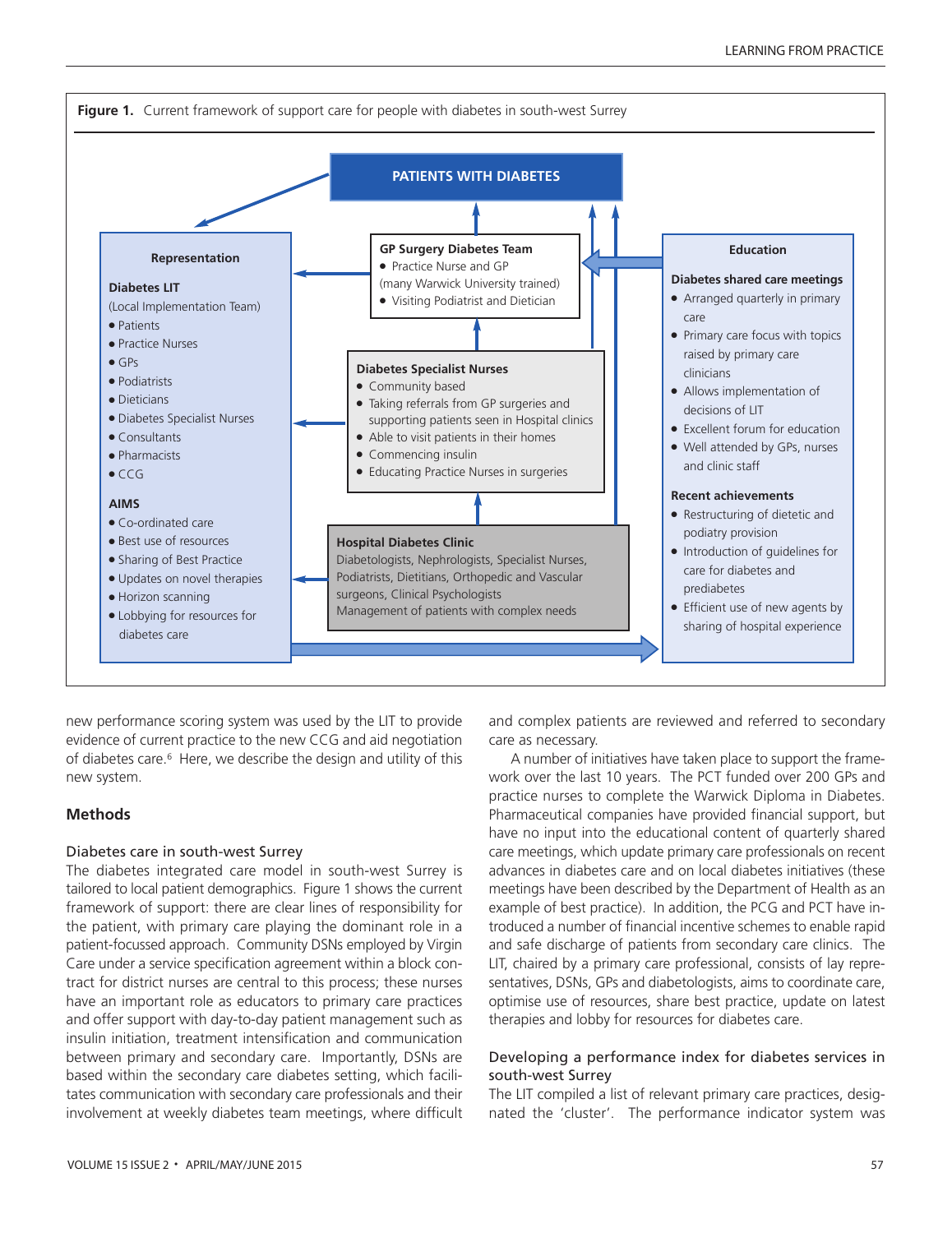derived using routinely collected and freely available data from local diabetes QOF records,<sup>7</sup> Hospital Episode Statistics<sup>8</sup> and Dr Foster. <sup>9</sup> QOF provides a series of clinical performance indicators that are used to determine financial rewards for primary care practices when certain thresholds or targets are achieved. It is important to examine practice exemption rates as well as achievement rates for any of the named indicators when evaluating data from QOF.7 Dr Foster data comprise information gained for hospital trusts and primary care and are based around activity that was invoiced and paid for by PCTs. Many believe these data to be the most accurate measure of hospital activity. 9 Information on the referral rate (SAR) for a first visit to diabetes secondary care, or to emergency care for diabetes, were obtained for the practices over a 12 month period.

One GP practice was selected for further investigation. This practice had a lower than expected referral rate to secondary care diabetes services and also a low emergency admission rate (although these referral rates were neither the highest nor lowest in the cluster of local practices). Notes were reviewed for all patients from that practice who were referred to a secondary care

specialist diabetes clinic in order to establish the reason for referral and the nature of clinics attended.

#### **Results**

The prevalence of diabetes in south-west Surrey was low at 4%, compared with the local SHA (Kent, Surrey & Sussex) average of 4.5% and the national average of 5.6%. Total diabetes QOF points achieved were higher (99.3%) than the SHA average (97.8%) or the national average (95.3%).  $HbA_{1c}$  <7% was achieved by 61.1% of patients, which was higher than the SHA average (57.2%) or the national average (54.3%). There was a lower exception reporting rate of 9.8% compared with the average for the SHA (10.5%) or nationally (14%).

The average SAR for referral for first visit diabetes outpatients was low at 87.8% (percentage of observed/expected referrals; Surrey average 128.9%) although there was variability between practices (Table 1). The SAR for an emergency diabetes-related admission was lower than expected (85%), compared with the Surrey average of 106.7%, once again with variation between practices (Table 1).

| Table 1 SARs for first diabetes outpatient appointment in secondary care and for emergency admissions for diabetes for each practice. |
|---------------------------------------------------------------------------------------------------------------------------------------|
| The expected SAR value was based on deprivation, prevalence and needs of practice.                                                    |

|                    | SAR for first diabetes outpatient appointment |                 |       | SAR for emergency admission for diabetes |                 |       |
|--------------------|-----------------------------------------------|-----------------|-------|------------------------------------------|-----------------|-------|
| <b>Practice ID</b> | Observed                                      | <b>Expected</b> | $\%$  | Observed                                 | <b>Expected</b> | $\%$  |
| H81044             | 24                                            | 49.26           | 48.7  | 3                                        | 3               | 100   |
| H81043             | 69                                            | 134.75          | 51.2  | 3                                        | 5.63            | 53.3  |
| H81031             | 57                                            | 107.56          | 53    | 3                                        | 3               | 100   |
| H81077             | 45                                            | 83.71           | 53.8  | 3                                        | 3               | 100   |
| H81085             | 74                                            | 115.68          | 64    | 3                                        | 3               | 100   |
| H81029             | 97                                            | 145.78          | 66.5  | 3                                        | 6.33            | 47.4  |
| H81052             | 125                                           | 184.07          | 67.9  | 3                                        | 7.82            | 38.3  |
| H81021             | 123                                           | 178.42          | 68.9  | 6                                        | 7.57            | 79.3  |
| H81113             | 72                                            | 101.53          | 70.9  | 3                                        | $\overline{3}$  | 100   |
| H81062             | 158                                           | 220.53          | 71.6  | 3                                        | 9.26            | 32.4  |
| H81132             | 22                                            | 27.95           | 78.7  | 3                                        | 3               | 100   |
| H81053             | 69                                            | 84.86           | 81.3  |                                          |                 |       |
| H81006             | 71                                            | 84.9            | 83.6  | 6                                        | 3               | 200   |
| H81041             | 87                                            | 103.39          | 84.1  | 3                                        | 3               | 100   |
| H81026             | 155                                           | 134             | 85.8  | 3                                        | 5.67            | 52.9  |
| H81076             | 143                                           | 155.3           | 92.1  | 3                                        | 6.44            | 46.6  |
| H81022             | 48                                            | 51.2            | 93.7  | 3                                        | 3               | 100   |
| H81035             | 122                                           | 115.84          | 111.4 | 3                                        | 3               | 100   |
| H81090             | 196                                           | 138.77          | 141.2 | $\mathsf 3$                              | 5.97            | 50.2  |
| H81655             | 48                                            | 28.49           | 168.5 | 3                                        | 3               | 100   |
| H81647             | 53                                            | 25.3            | 209.5 | 3                                        | 3               | 100   |
| <b>NHS Surrey</b>  | 17,769                                        | 13,787.96       | 128.9 | 586                                      | 549.24          | 106.7 |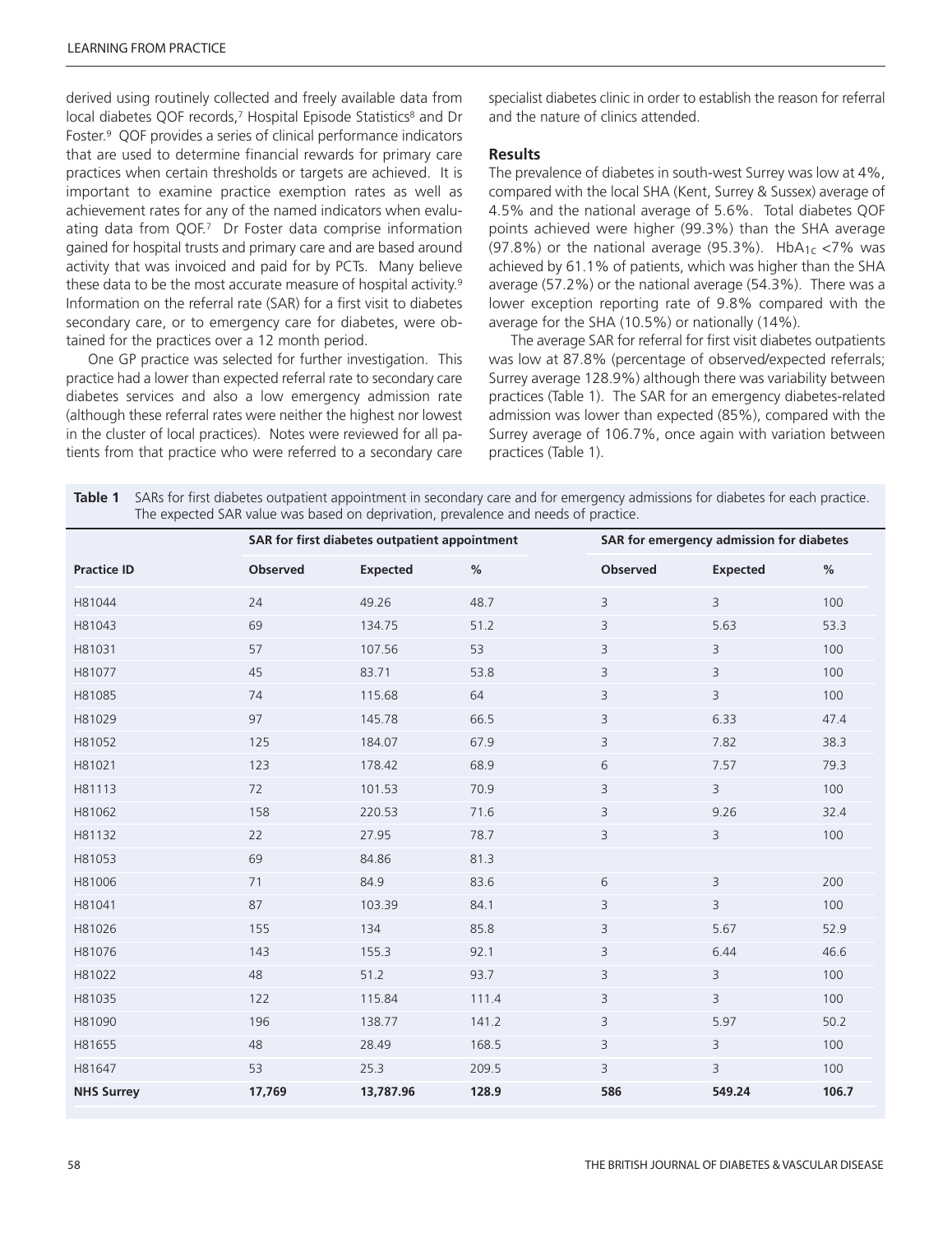#### **Table 2** Reasons for attendance at a secondary care diabetes clinic for patients from one GP practice.

- Poor glycaemic control
- Severe microvascular complications (including blindness)
- Severe macrovascular complications
- Long duration with complications
- Coeliac and other autoimmune problems
- Unrecognised hypoglycaemia
- **Malignancy**
- Psychology input
- **Gastroparesis**
- Foot ulceration
- Severe obesity
- Cognitive impairment
- Alcohol excess

Fifty-two patients from the identified GP practice were seen in secondary care. The reasons for attendance at secondary care are shown in Table 2. Patients frequently seen in secondary care included antenatal and preconception care, patients requiring multidisciplinary foot care, joint renal diabetes support, patients with type 1 diabetes using insulin pump therapy and surgicallyinduced diabetes. The LIT deemed that the scope of attendance at the specialist clinics was appropriate, without unnecessary referrals.

#### **Discussion**

The performance index scoring system demonstrated that the prevalence of diabetes is relatively low in south-west Surrey. The performance of primary care diabetes services was good in terms of meeting agreed targets and process measures, referral to secondary care was low and the hospital admission rate was low, suggesting a cost-effective approach.

Health authorities are seeking to develop successful strategies to cope with the large financial burden of chronic diabetes care. <sup>1</sup> The 2014–2015 NHS England CCG outcome indicator set a direction for the priorities of a new diabetes service, characterised by:

- 1. Supporting people in the management of their condition
- 2. Improving the functional ability of people who have received all of the nine care processes and structured education within 1 year of diagnosis
- 3. Reducing unplanned hospitalisation for problems related to diabetes including emergency admissions for diabetic ketoacidosis and amputations
- 4. Reducing the incidence of myocardial infarction and stage 5 renal failure in people with diabetes.

Any model must also resonate with the NHS priorities of:

- Patient focus and empowering
- Reduction in variation
- <sup>l</sup> Improved outcomes
- Improved experience
- Financial sustainability

The UK has been the first country that has incentivised



- The performance index scoring system described here illustrates the performance of a district diabetes service that transcends primary and secondary care
- It uses only data already collected routinely and is thus applicable to any district in the UK
- The output from the performance index scoring system has been used successfully to negotiate diabetes services and priorities with the CCG

primary care physicians to improve diabetes care in the community with the implementation of the QOF indicators and local enhanced services. 5,8 The LIT in south-west Surrey was able to use the performance index scoring system in diabetes to demonstrate the effectiveness of the district's diabetes services to new commissioners and managers in the CCG. It was also acknowledged that secondary care is needed to supplement primary care diabetes clinics and few patients were being seen unnecessarily in secondary care. CCG funding for the continuation of GP and practice nurse education programmes to increase the skill mix in primary care and continued access to the community DSNs were identified as key priorities to ensure the diabetes framework continues to work effectively. As a result of using this analytical approach, the CCG and commissioners were reassured by the performance of the current model of care and it was decided to evolve rather than redesign the service.

Community DSNs offer an open and equal service to all practices within the 'cluster' and are central to the model. DSNs accept referrals from GPs, practice nurses, district nurses, and inpatient specialist diabetes nurses, or patients can self-refer. Referrals are monitored and educational support is offered to healthcare professionals if there is a disproportionate amount of support directed to individual practices.

The limitations of the performance indicator index relate mainly to its simplicity and use of relatively crude measures. Follow-up activity has not been included and is probably not relevant as non-complex patients are managed in primary care. It is therefore expected that more complex chronic patients will be referred to secondary care and require longer follow-up with multidisciplinary input. However, a unique strength of the model is its applicability to any area of the UK as all data parameters are already being collected routinely. We have demonstrated that the performance index provides a number of important measures of service delivery. Individual districts could develop it further by weighting some of the individual parameters in terms of a pre-specified outcomes: for example, the avoidance of admission might be considered to be a more important outcome than the achievement of a reduced rate of outpatient referrals.